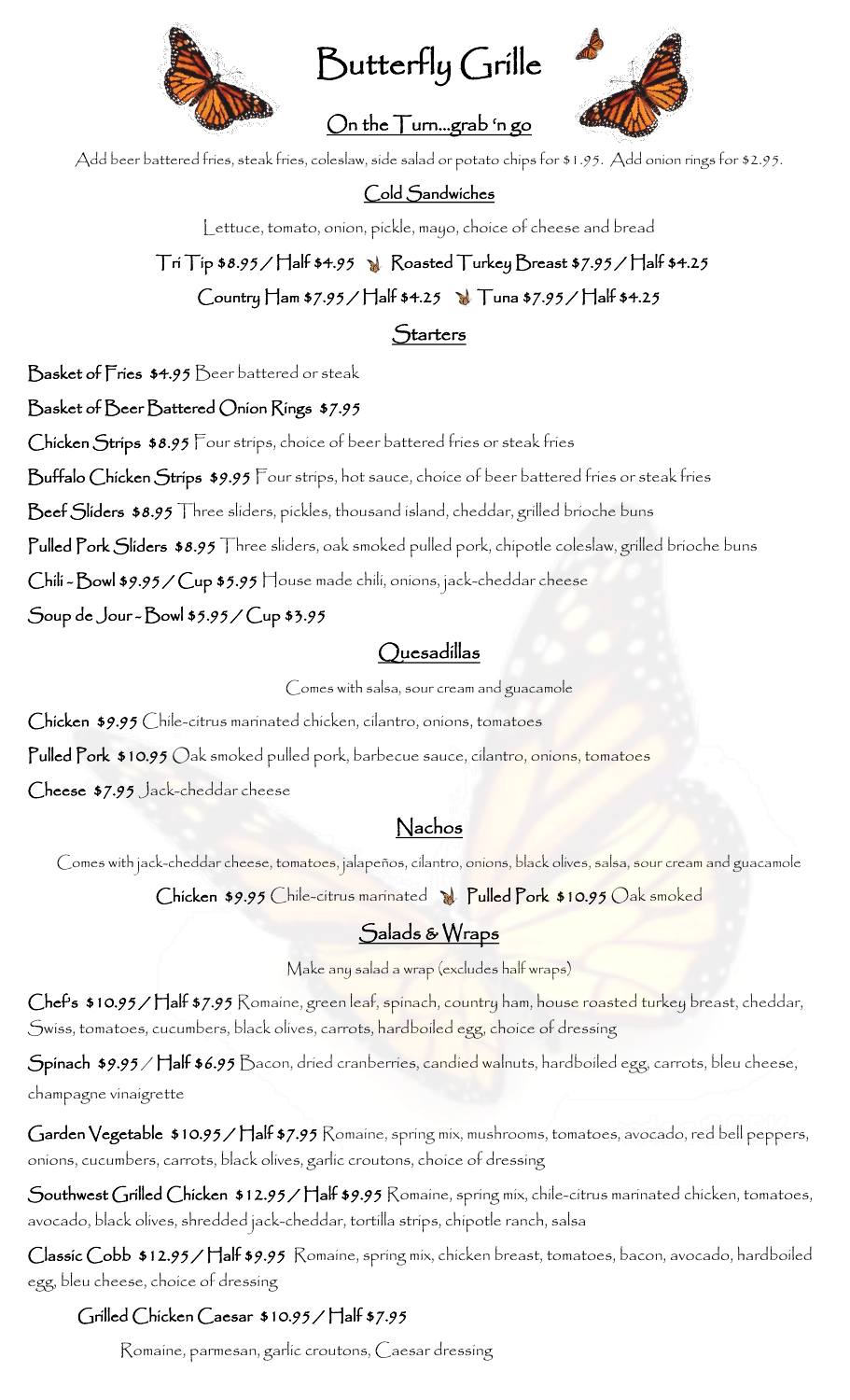

Butterfly Grille



## Signature Sandwiches

Comes with choice of beer battered fries, steak fries, coleslaw, side salad or potato chips. Add onion rings for \$1.00.

### Chicken Caprese \$12.95

Thinly sliced chicken breast, tomato, basil, melted mozzarella, garlic aioli, balsamic reduction, grilled ciabatta

#### Blackened Chicken \$12.95

Melted provolone, roasted red bell pepper, bacon, tomato, garlic aioli, grilled sourdough

#### Turkey Ham Melt \$10.95

House roasted turkey breast, country ham, tomato, avocado, mayo, melted provolone, grilled sourdough

#### Veggie \$8.95

Roasted red bell pepper, sautéed mushrooms, spinach, tomato, avocado, mayo, melted provolone, grilled wheat

### Just Try It \$9.95

Bacon, sweetened strawberries, jalapeño, melted mascarpone and provolone, grilled sourdough…You'll love it!

#### Tomato Basil Melt \$8.95

Tomato, whole basil leaves, melted mozzarella and provolone, balsamic reduction, parmesan grilled sourdough

#### Reuben \$10.95

Corned beef, grilled sauerkraut, melted Swiss, thousand island, grilled marbled rye

#### The Club \$10.95

House roasted turkey breast, country ham, bacon, lettuce, tomato, provolone, mayo, 3 slices toasted sourdough

#### Junior Club \$9.95

A junior sized Club with 2 slices toasted sourdough

### B.L.T.A. \$7.95

Your choice of bread…need we say more?

#### Tuna Melt \$8.95

House made tuna, melted provolone, grilled sourdough

### French Dip \$9.95

Thinly sliced tri tip, grilled French roll, au jus

#### Philly \$11.95

Thinly sliced tri tip, peppers, onions, mushrooms, melted provolone, grilled French roll

### Dogs

#### 100% All Beef Quarter Pound Foot Long Hebrew National

Add beer battered fries, steak fries, coleslaw, side salad or potato chips for \$1.95. Add onion rings for \$2.95.

#### Classic \$5.95

Chili \$9.95 House made chili, onions, jack-cheddar cheese

Kraut \$6.95 Grilled sauerkraut

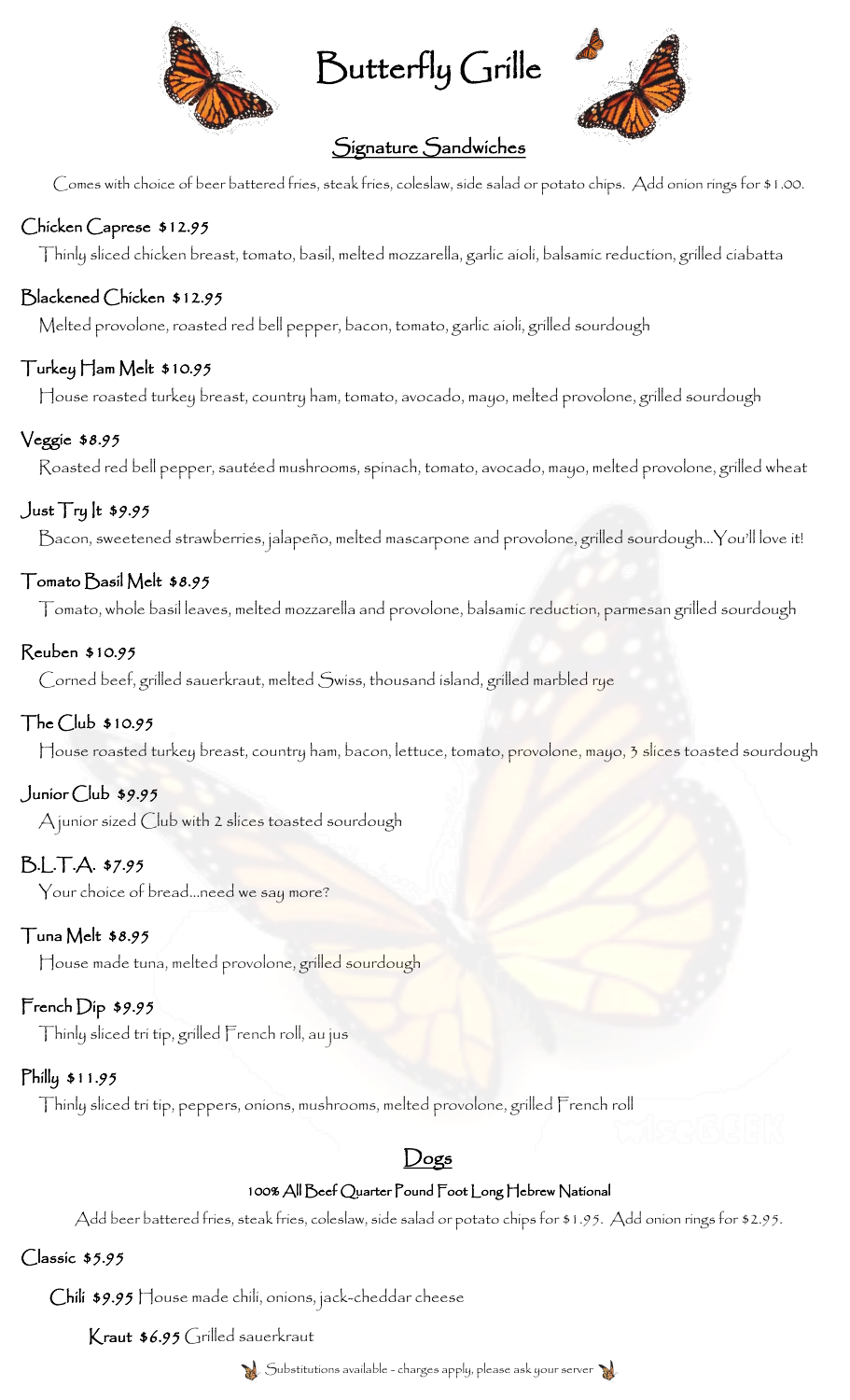

Butterfly Grille



## Burgers

Comes with choice of beer battered fries, steak fries, coleslaw, side salad or potato chips. Add onion rings for \$1.00.

Substitute grilled chicken for any burger.

### Western \$13.95

Bacon, cheddar, lettuce, tomato, onion ring, barbecue sauce, mayo, grilled ciabatta

### Ortega \$11.95

Mild green chilies, lettuce, tomato, onion, pickle, provolone, mayo, grilled brioche bun

### Shroom \$12.95

Sautéed mushrooms, Swiss, mayo, grilled brioche bun

### Black & Bleu \$13.95

Blackened patty, bleu cheese, sautéed mushrooms, onion, lettuce, tomato, pickle, garlic aioli, grilled brioche bun

### Jalapeño Ranch \$12.95

Jalapeño, guacamole, chipotle ranch, provolone, lettuce, tomato, onion, pickle, grilled ciabatta

### Old Course \$10.95

Lettuce, tomato, onion, pickle, mayo, cheddar, grilled brioche bun

# $\mathcal{\tilde{S}}$ eafood

### Fish & Chips \$11.95

Beer battered mahi mahi, fries, coleslaw, tartar sauce

### Shrimp & Chips \$12.95

Beer battered jumbo prawns, fries, coleslaw, tartar sauce, cocktail sauce

### Combo & Chips \$13.95

Beer battered jumbo prawns and mahi mahi, fries, coleslaw, tartar sauce, cocktail sauce

### Grilled Fish Tacos \$11.95

Mahi mahi, corn tortillas, shredded cabbage pico de gallo, avocado, cilantro-lime cream, Caesar salad

### Pasta

### Tri Tip Stroganoff \$11.95

Tri tip, mushrooms, onions, sour cream demi-glace, thyme, fettuccine, garlic bread

### Caprese \$9.95 ~ With Grilled Chicken \$12.95

Tomatoes, garlic, basil, white wine, mozzarella, parmesan, fettuccine, garlic bread



Substitutions available - charges apply, please ask your server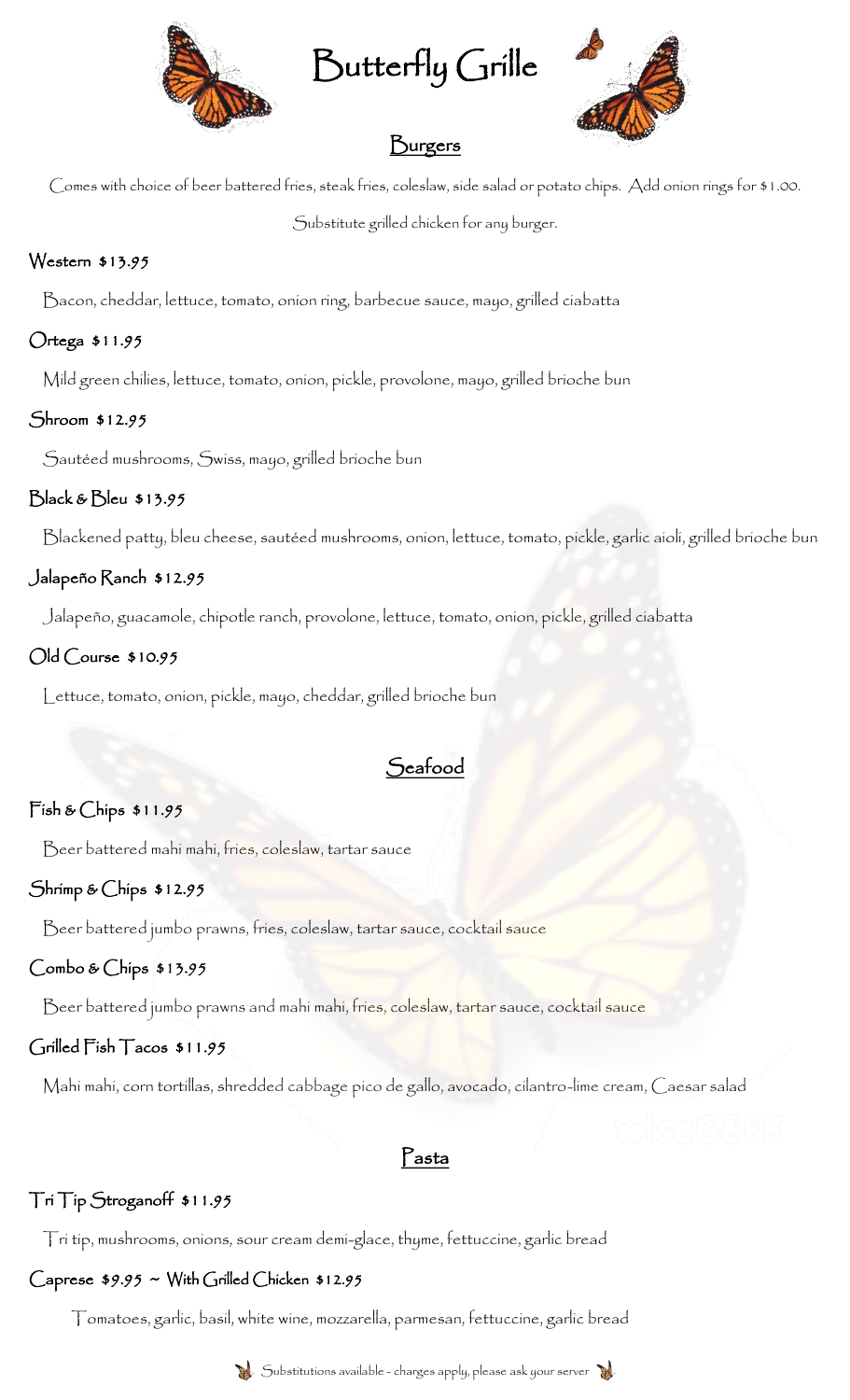

Butterfly Grille



# Weekend Breakfast

Served Saturday and Sunday until 2:00pm

# Omelets

Omelets come with country potatoes and choice of toast Californian \$12.95 Bacon, avocado, mushrooms, tomatoes, salsa, sour cream, jack-cheddar cheese Veggie \$10.95 Mushrooms, spinach, tomatoes, avocado, bell peppers, onions, salsa, jack-cheddar cheese Denver \$11.95 Country ham, bell peppers, onions, jack-cheddar cheese

Ortega \$10.95 Mild green chilies, onions, salsa, sour cream, jack-cheddar cheese

The Works \$13.95 Country ham, bacon, sausage, mushrooms, spinach, tomatoes, avocado,

bell peppers, onions, salsa, sour cream, jack-cheddar cheese

## Scrambles

Scrambles come with country potatoes and choice of toast

Butterfly \$9.95 Eggs, sautéed flour tortillas strips, salsa, sour cream, jack-cheddar cheese Tri Tip \$13.95 Eggs, tri tip, mushrooms, onions, salsa, jack-cheddar cheese

Chorizo & Egg \$10.95 Eggs, chorizo, jack-cheddar cheese

# Eggs Etc.…

Egg entrées come with country potatoes

Country Ham & Eggs \$8.95 Two eggs, country ham steak, choice of toast

Chicken Fried Steak & Eggs \$12.95 Two eggs, breaded beef steak, house made country gravy, choice of toast

Tri Tip & Eggs \$12.95 Two eggs, thick sliced tri tip, choice of toast

Bacon or Sausage & Eggs \$8.95 Two eggs, two strips of bacon or two links of sausage, choice of toast

Eggs Benedict \$10.95 Two poached eggs, Canadian bacon, hollandaise sauce, English muffin

Huevos Rancheros \$8.95 Two eggs, two fried corn tortillas, salsa, jack-cheddar cheese

Cowboy Breakfast \$9.95 Two eggs, two strips of bacon or two links of sausage, biscuit and

house made country gravy

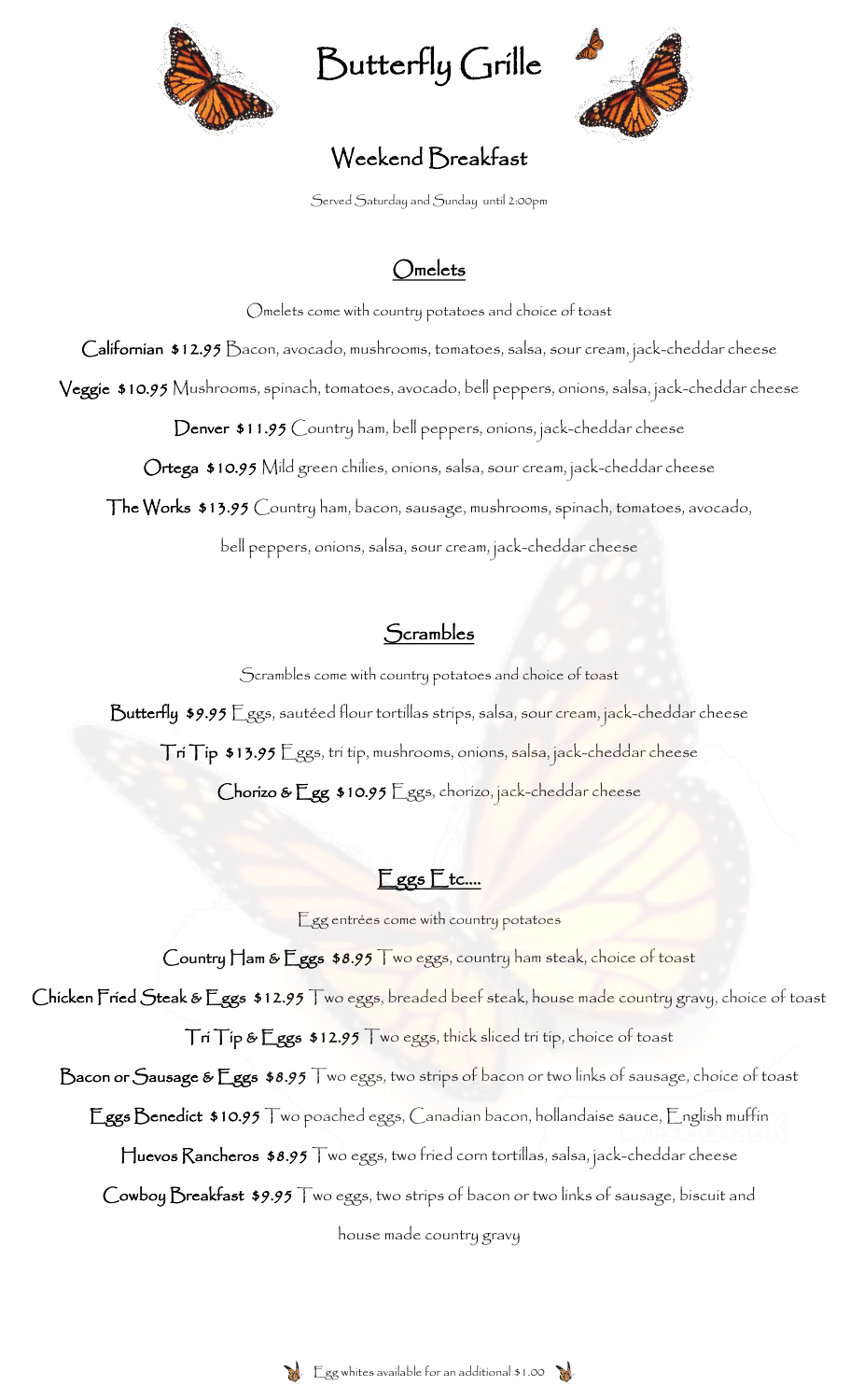

Butterfly Grille



# Weekend Breakfast

Served Saturday and Sunday until 2:00pm

# Breakfast Burritos

Burritos are made with eggs, salsa, sour cream and jack-cheddar cheese. Add country potatoes for \$1.00.

Sausage  $$6.95$   $\rightarrow$  Bacon  $$6.95$   $\rightarrow$  Tri Tip  $$8.95$ 

Veggie \$6.95 Mushrooms, tomatoes, avocado, onions, bell peppers

# Breakfast Sandwiches

**Tee Time \$5.95** Scrambled egg, Canadian bacon, cheddar, toasted English muffin

Hole in One \$5.95 Over medium egg, Canadian bacon, provolone, toasted bagel

# From the Griddle...

Buttermilk Pancakes – make 'em blueberry for an additional \$1.00

 $Short$  Stack  $$5.95$  (Two) Stack  $$6.95$  (Three)

Haystack \$8.95 Two pancakes, two eggs, two strips of bacon or two links of sausage

Strawberry Pancakes \$10.95 Three strawberry speckled pancakes, sweetened strawberries, whipped cream

French Toast \$8.95 Two thick slices cinnamon swirl bread, vanilla egg batter, maple syrup, powdered sugar, choice of two slices of bacon or two links of sausage

Strawberry Stuffed French Toast \$9.95 Two thick slices cinnamon swirl bread, vanilla egg batter, sweetened strawberries, mascarpone cheese, whipped cream

\$1.00 from every sale is donated to the Breast Cancer Research and Awareness Foundation.

A la Carté

Bagel with Cream Cheese \$2.95 Cinnamon Roll \$3.95

Blueberry Muffin \$3.50 Banana Nut Muffin \$3.50

Biscuits and Gravy \$3.95 Two biscuits, house made country gravy

Oatmeal - Bowl \$6.95 / Cup \$5.95

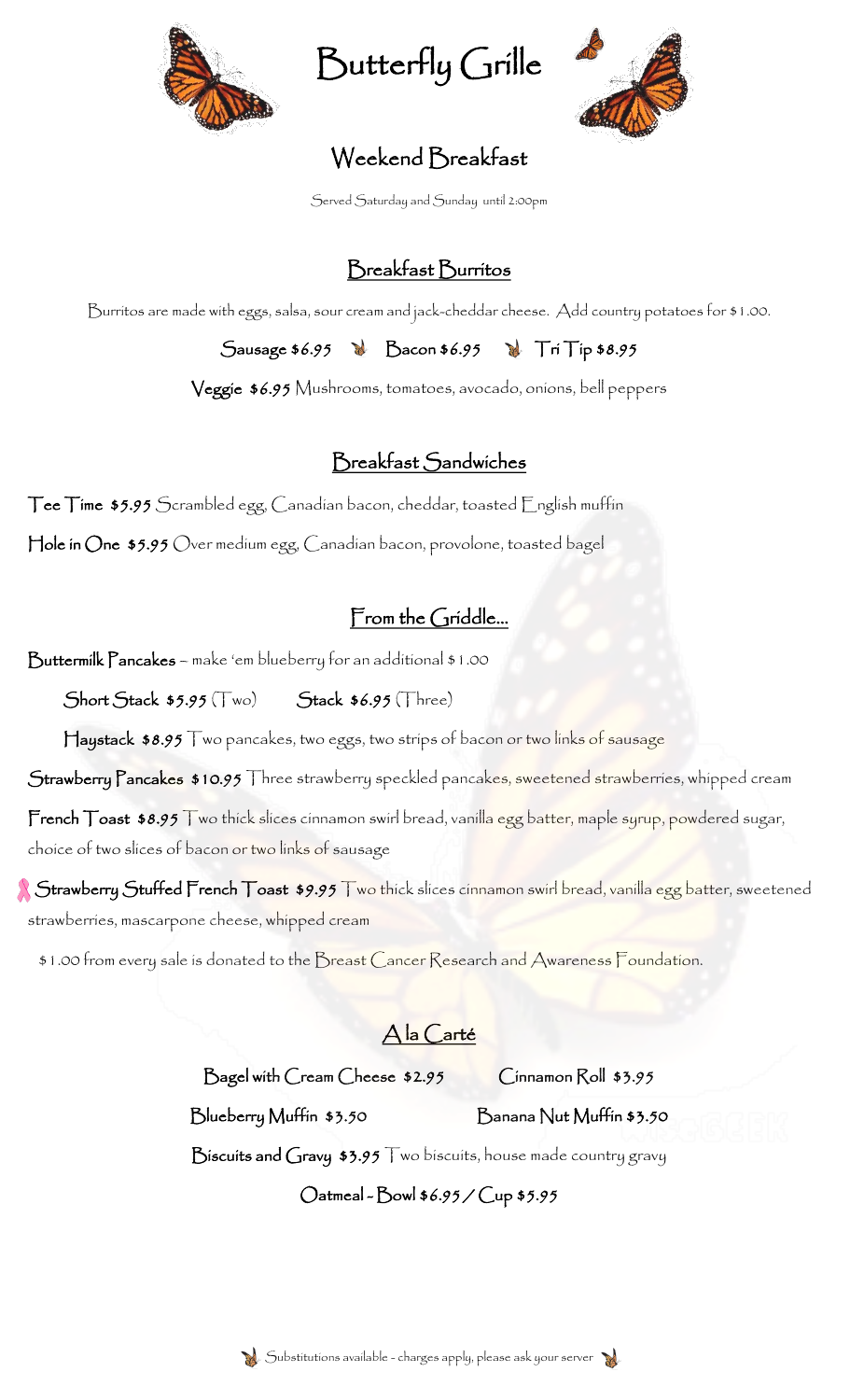

Butterfly Grille



### Weekday Breakfast – served until 2:00pm

## Breakfast Sandwiches

Tee Time \$5.95 Scrambled egg, Canadian bacon, cheddar, toasted English muffin Hole in One \$5.95 Over medium egg, Canadian bacon, provolone, toasted bagel

# Eggs Etc.…

Served with country potatoes and choice of toast

Butterfly Scramble \$9.95 Eggs, sautéed flour tortillas strips, salsa, sour cream, jack-cheddar cheese Tri Tip Scramble \$13.95 Eggs, tri tip, mushrooms, onions, salsa, jack-cheddar cheese

Chorizo & Egg Scramble \$10.95 Eggs, chorizo, jack-cheddar cheese

Bacon or Sausage & Eggs \$8.95 Two eggs, two strips of bacon or two links of sausage

# Breakfast Burritos

Burritos are made with eggs, salsa, sour cream and jack-cheddar cheese. Add country potatoes for \$1.00.

Sausage \$6.95 **Bacon \$6.95** Tri Tip \$8.95

Veggie \$6.95 Mushrooms, tomatoes, avocado, onions, bell peppers

## Pancakes and French Toast

Buttermilk Pancakes – make 'em blueberry for an additional \$1.00

 $Short$  Stack  $$5.95$   $(Two)$  Stack  $$6.95$   $(Three)$ 

Haystack \$8.95 Two pancakes, two eggs, two strips of bacon or two links of sausage

### French Toast \$8.95

Two thick slices cinnamon swirl bread, vanilla egg batter, maple syrup, powdered sugar,

choice of two slices of bacon or two links of sausage

# A la Carté

Bagel with Cream Cheese \$2.95 Cinnamon Roll \$3.95

Blueberry Muffin \$3.50 Banana Nut Muffin \$3.50

## Oatmeal - Bowl \$6.95 / Cup \$5.95